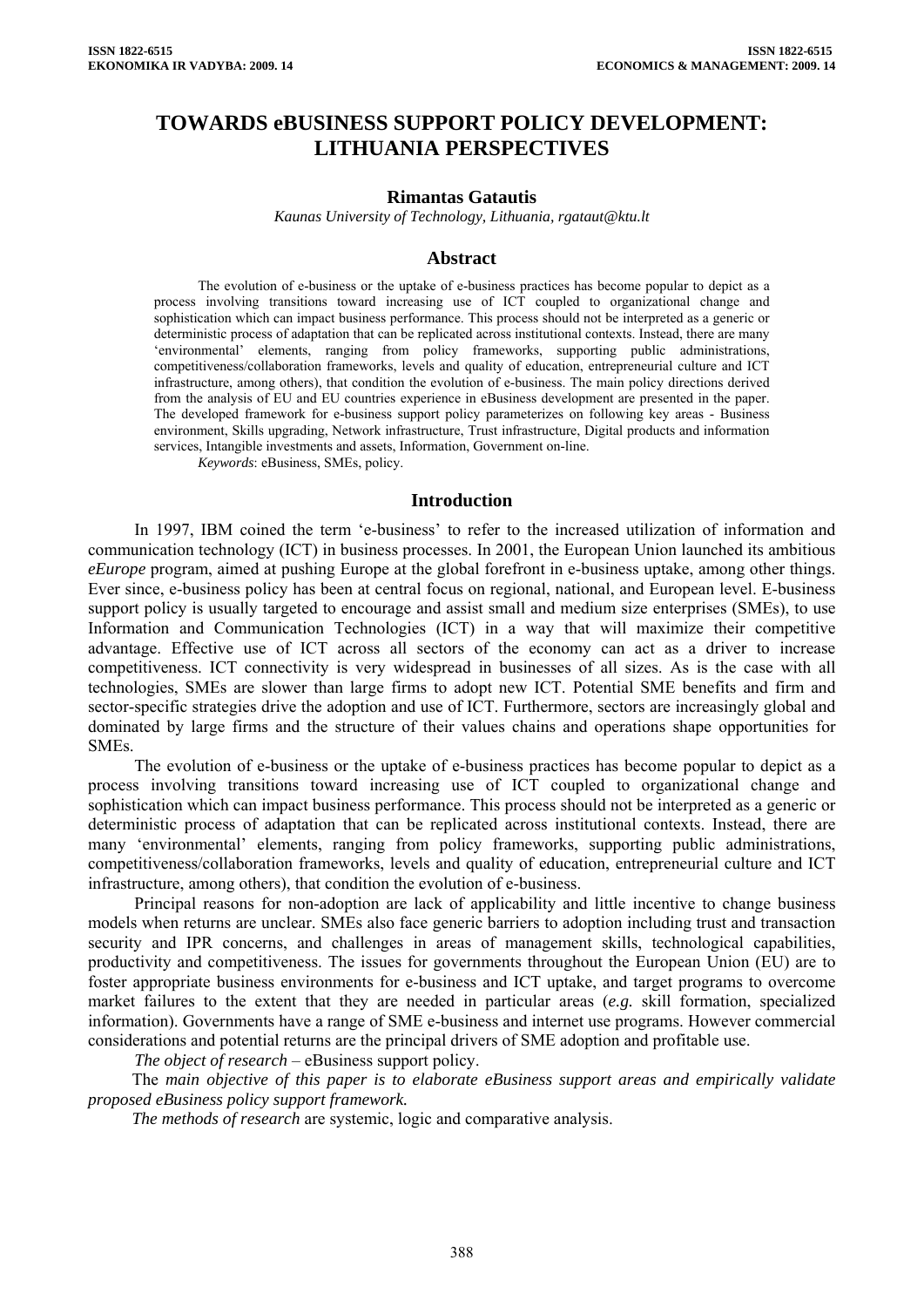## **ICT impact**

Empirical studies on the economic impact of ICT have been well-developed in relation to the US economy – mainly because of data availability. In recent years some work has been carried out also for the EU. The Groningen Growth and Development Centre (GGDC) collected data on a number of countries and a set of 56 industries. Recent empirical analysis based on this dataset compares the impact of ICT on the EU15 and the US labor productivity growth by decomposing it into (a) investment in ICT (second channel); (b) non-ICT related investment; (c) efficiency gains in the ICT sector (first channel); and (d) efficiency gains in the rest of the economy. It should be underlined, that the last category does not distinguish between efficiencies stemming from ICT use and other, non-ICT related, efficiencies. As a result, it is not possible to quantify the impact of ICT on the economy through the third channel described above. These measurement issues imply that the macroeconomic empirical analyses tend to underestimate ICT impact.

ICT contributed to 74% of productivity gains in the US at the end of the 1990s and reduced their contribution in the following period to 32%. In the second half of the 1990s ICT were an important determinant of the divergence between the EU and the US performance. However, in the period 2000-2004, it was the efficiency gains in the rest of economy that explained most of the divergence. It accounts for 50% of productivity growth in the US, whereas in Europe it is negligible (2%). More in-depth analysis shows that significant part of these gains is attributable to ICT spillovers. Outside the ICT-producing sector, the industries that contributed most to productivity growth in the US are concentrated in trade and finance: wholesale trade, securities trade, retail trade, banking and other business services. These large market service industries are in the upper range of ICT users. It is not surprising that substantial investment in ICT carried out in the US in the second half of the 1990s has translated into sizeable efficiency spillovers in the market service industries (eBusiness Watch, 2007).

Evidence on the efficiency gains from ICT use has been further gathered through firm-level studies. Microeconomic analysis finds positive spillovers and supports the link between investment and use of ICT and companies' performance. For example, research undertaken in the UK demonstrates that firms with higher investment in IT, higher use of computers, telecom services and e-Commerce also feature higher productivity rates. A Danish case study of 700 enterprises demonstrates that e-Business oriented firms have higher productivity, are more innovative, employ more skilled labor force and more often involve themselves in the R&D activities. Surveys of the literature carried out by the OECD confirm these conclusions for a number of non-European countries. These studies show that a number of factors influence firms efficiency or an efficient use of ICT: the size of the company, the activities of the sector, the firm skill endowment etc. Implementation of different information technologies also affects companies' efficiency to different degrees.

*Factors determining the economic benefits of ICT:* The EU has not been able to exploit ICT for productive purposes – both as a user and as a producer – to the full extent. The EU invests less in ICTs, the ICT sector is less efficient, and the performance has been disappointing in ICT-using sectors. Reaping benefits from ICT is not straightforward. Policy should aim at the creation of a favorable environment to seize gains from ICT production and use. An 'enabling framework' is made of a complex range of factors. Factors may concern both structural features of the wide economy and ICT-specific elements. All factors play important and interlinking roles in shaping the overall productivity environment. The contribution of ICT to productivity points to the importance of *structural change aimed at boosting the production and adoption of new and knowledge-intensive technologies (EC, 2007)*. Enabling structural factors include:

*Flexibility of the product market*, including light product market regulation (not to limit the exploitation of new technologies nor growth of efficient firms), low entry and exit costs, and a general competitive environment that provides the necessary incentives for companies to invest, adopt innovative technologies and enhance innovation.

*Innovation systems* are a key underlying factor driving EU-US productivity differential. The US innovation system has better linkages between different players, better quality and funding of its knowledge sector, and more favorable framework conditions. This system has been able to direct resources towards the newer high technology (often high productivity growth) industries.

*Entrepreneurial culture* is an essential component of an efficient innovation system. To be innovative, a firm must be able to recognize market opportunities, respond innovatively and have a large knowledge base.

*Flexibility of the labor market* is essential in the presence of technological change. Inadequate employment legislation may hamper the capacity of firms to reorganize and experiment with the new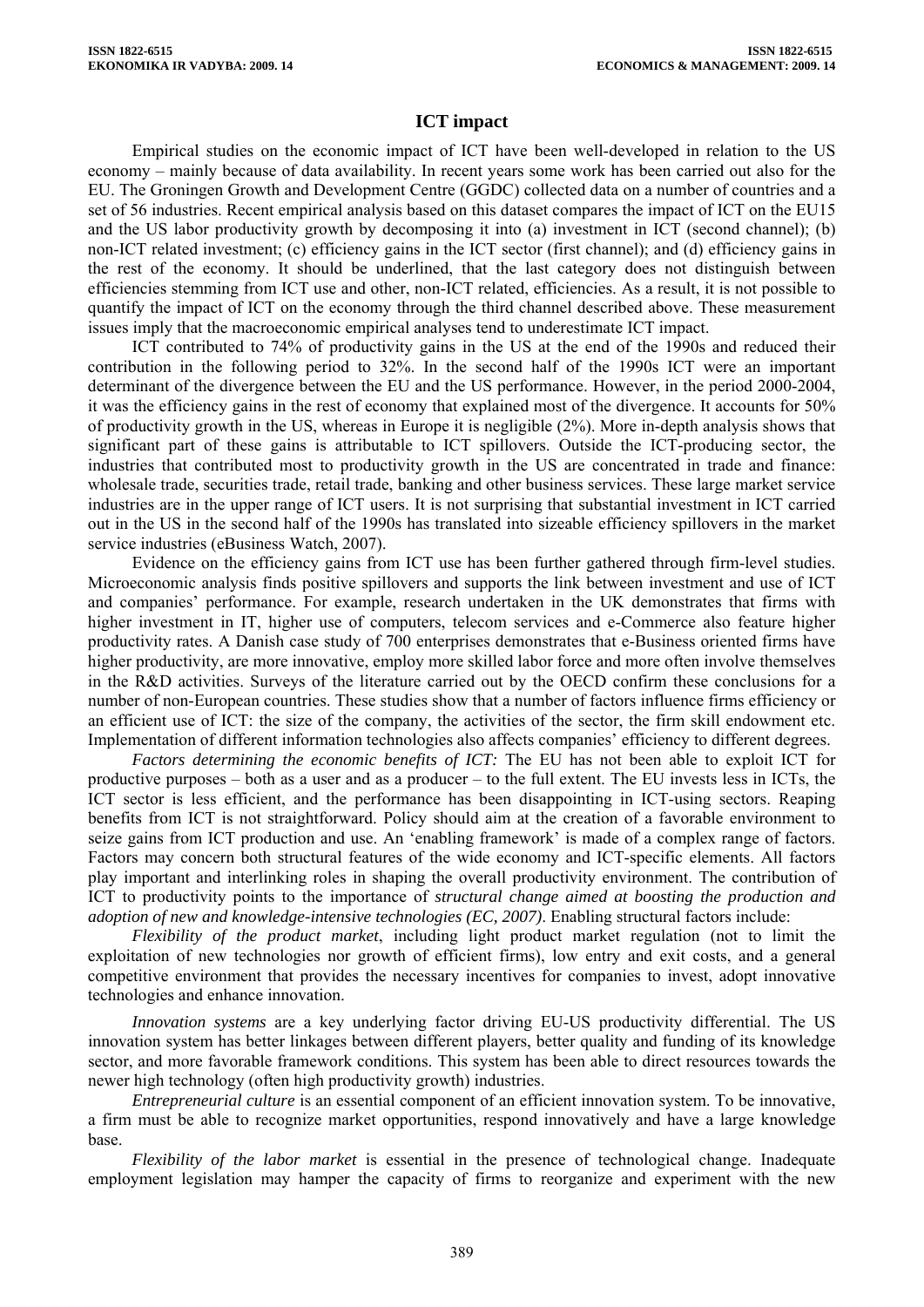technologies, may limit the migration of skilled labor and the flexibility in working hours. To facilitate migration between jobs, flexible labor markets should involve life-long learning solutions and ensure the upgrade of skills.

*ICT skills* are crucial both to the ICT industry and to the rest of the economy. The ICT industry relies on well educated scientists and engineers, while companies in all sectors need to implement new technologies and rely on a skilled labor force. In the last decade, the share of the labor force with ICT skills has steadily increased. It has been estimated that around 20% of total employment in modern economies can be classified as ICT-skilled employment. Educational and vocational training systems are hence necessary factors to successfully exploit the advantages of ICT.

*Organizational change:* Closely linked to human capital is the role of organizational change. Studies typically find that the greatest benefits from ICT are realized when ICT investment is combined with other organizational changes, such as new strategies, new business processes and practices, and new organizational structures. The common element among these practices is that they entail a greater degree of responsibility of individual workers regarding the content of their work and, to some extent, a greater proximity between management and labor.

Finally, more *flexible financial markets*, making venture capital finance available to innovating firms, is key to an enabling innovative environment( IANIS+, 2007).

*ICT-specific factors:* ICT-specific features of the economy also contribute to the profitable adoption of ICT. Some of these factors are inherently linked to the structure of the ICT sector, while others are shaped by public policies. ICT-specific factors include:

- The *ICT sector* contributes to productivity growth through technological change. The sector is innovative and undertakes significant amounts of knowledge investments, with *R&D* shares largely exceeding the average shares of most other industries. ICT R&D effort in Europe is 25% of total R&D in the business sector, well above the weight of the sector in the economy amounting to 5% of GDP. Stimulating R&D in ICT is therefore crucial to the productivity revival.
- The fragmentation of the European market does not facilitate the creation of a large European ICT producing sector. The *Single Market* matters. The exploitation of economies of scale and a large market size facilitate ICT diffusion. The regulatory framework for electronic communications plays a fundamental role in the creation of a truly European single market for ICTs. But fragmentation might also come from the lack of cross-border interoperability or the multiplicity of regimes in fields such as intellectual property rights, standardization or trust and security.
- SMEs make up a large part of Europe's economy and represent 99% of all enterprises. SMEs are therefore a major source of jobs, entrepreneurial skills, innovation as well as of economic and social cohesion in the EU. However, SMEs lag behind in terms of ICT adoption. An integrated ebusiness policy should stimulate the productive use of ICT by SMEs, targeting the specificities of the European industrial structure.
- Finally, *ICT adoption by governments and availability of modern online services* may stimulate the use of ICT and enhance productivity gains by reducing start-up time and cutting red tape.

## **Facilitators and barriers of eBusiness**

In the context of this paper, "facilitators" have been defined as factors that gave momentum to the implementation and enhanced the impact of a e-business support policy. Facilitators can be related to general trends in the business environment, to framework conditions in which a policy is implemented, or stem from access to specific resources. While policy initiatives cannot always have a direct influence on these factors, it is important to anticipate them and make use of them as good as possible (Damaskopoulos, Gatautis, Vitkauskaite, 2008).

## *Facilitators*

The most common facilitator for e-business initiatives is the *commitment and support of industry associations*, in particular in sectoral initiatives. In fact, this is one of the strongest arguments in favor of a sectoral e-business policy approach, as it tends to make it easier to gain the commitment of associations if specific sectors are addressed. Without the active involvement of associations and /or other intermediaries, it is difficult to effectively reach a large number of SMEs. *SME e-business support policy initiatives are*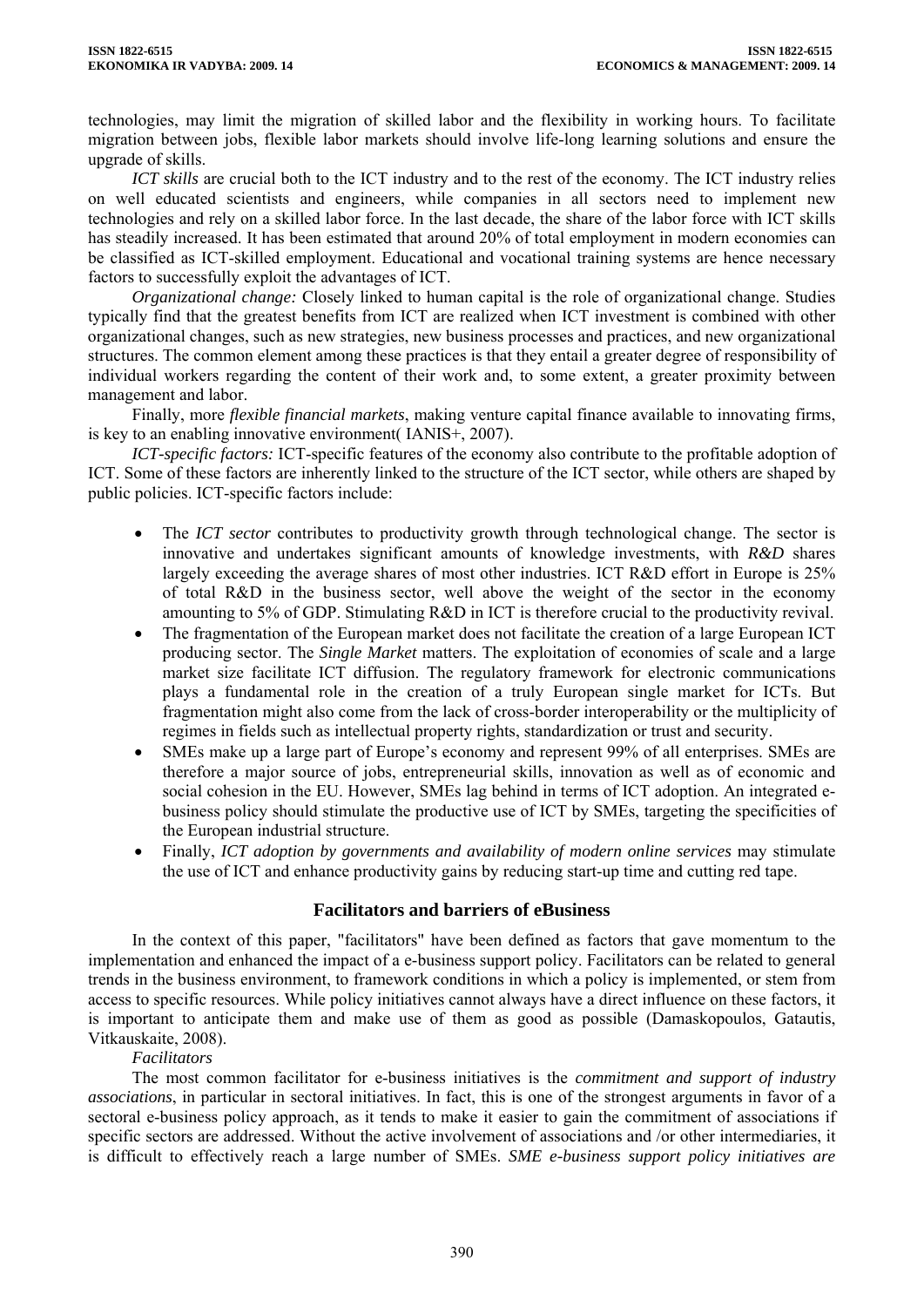*therefore well advised to actively seek the cooperation of trade and employers' associations (Damaskopoulos, Seppa, Gatautis, 2007).* 

Another important facilitator is the ability to *exploit synergies* by having access to resources from other initiatives or organizations. This is often the case if information society programs are designed in a systemic way, with specific initiatives (e.g. on e-business) being linked with each other. An example is the VERSO initiative (Finland), where participating companies could use the services and infrastructure of Tekes' international network and of other stakeholders involved in the policy.

A typical external facilitator, although with some ambivalence, is the increasing *competitive pressure* on SMEs to streamline their processes. In this situation, the motivation to introduce ICT-based innovation is high, if there is plausible evidence of the return-on-investment. Pressure can be exerted from two sources. First, "peer pressure" results from moves of competitors, e.g. if the rivalry in the marketplace increases and competitors start to adopt e-business. Second, the request of customers that their SME suppliers should use standardized data exchange tools can be the source. Many of the initiatives reported that market pressure has been an important driver of the active participation of SMEs in the activities.

However, even if there is market pressure, the *ease of participation* is another important facilitator mentioned by several initiatives, in particular when working with SMEs. The administrative requirements for companies to submit a project proposal must be reasonably low, as otherwise many companies shy away right from the start (Gatautis, 2007).

### *Barriers*

A commonly found impediment for sectoral e-business initiatives is the issue of *competition* among companies in the target group. The sectoral focus and the involvement of companies that are part of the same sector or community inevitably leads to competition issues with possible conflicts of interest (Gatautis, 2008).

*Lack of awareness*, often combined with *mistrust* regarding ICT and ICT service providers (and their potential for improving SMEs' performance) is quite a common problem, not only in this kind of initiative. This may represent a significant barrier in the initial phase. Smaller companies can be hardly convinced about the efficacy of introducing new business practices and tools unless these are very simple and benefits can be proved.

Another issue frequently reported as a challenge are *costs*. Different approaches were adopted by the policy initiatives regarding the financial contributions requested from the SMEs for the service delivery. A few initiatives did not foresee any financial support for SME that were thus expected to sustain the full cost.

It is quite difficult to assess to what extent the financial support effectively contributed in convincing the SMEs to participate in the initiatives or, conversely, if the lack of any direct contribution should be considered as an indication of commitment from the participants. On the one hand, budgetary and financial constraints are regularly quoted as relevant barriers for many initiatives. On the other hand, the "*grant trap*", i.e. the participants' interest in money rather than in the initiative itself, tends to compromise initiatives.

*Internal ICT and management knowledge*: SMEs generally lack the human technological resources needed for ICT and e-commerce, because they focus on day-to-day operations and lack the time to understand the benefits of new technologies. Even when they are aware of the potential benefits of adopting e-business, they require know-how or qualified personnel. SMEs may also lack managerial understanding and skills for e-business. Successful integration of e-business requires many firms to restructure their business processes, to change organisational structures and to redefine their core competence and positions in the value chains. So, e-business tools cannot be successfully introduced and implemented without the visionary power and strategic decisions about how to apply ICT technologies for their business processes.

*Network infrastructure issues: access and interoperability:* The availability of a wide range of Internet connections and other communication services, preferably at competitive prices, is important in that it allows small businesses to choose different and appropriate services according to their specific needs and (initial) expectations from on-line activities. Fixed telecommunication networks are likely to continue to serve as the primary means of Internet access for many SMEs because of their relatively lower cost. However, as use of e-business increases, barriers related to network infrastructure seem to be higher for SMEs than large firms. Challenges include how to ensure interoperability with a range of different e-commerce systems and how to improve ICT management and organizational skills (Damaskopoulos, Gatautis, Vitkauskaite, 2008).

*Legal uncertainties:* Most Internet e-business transactions are domestic rather than cross-border. Although there may be other reasons, such as the use of a common currency, differences in legal and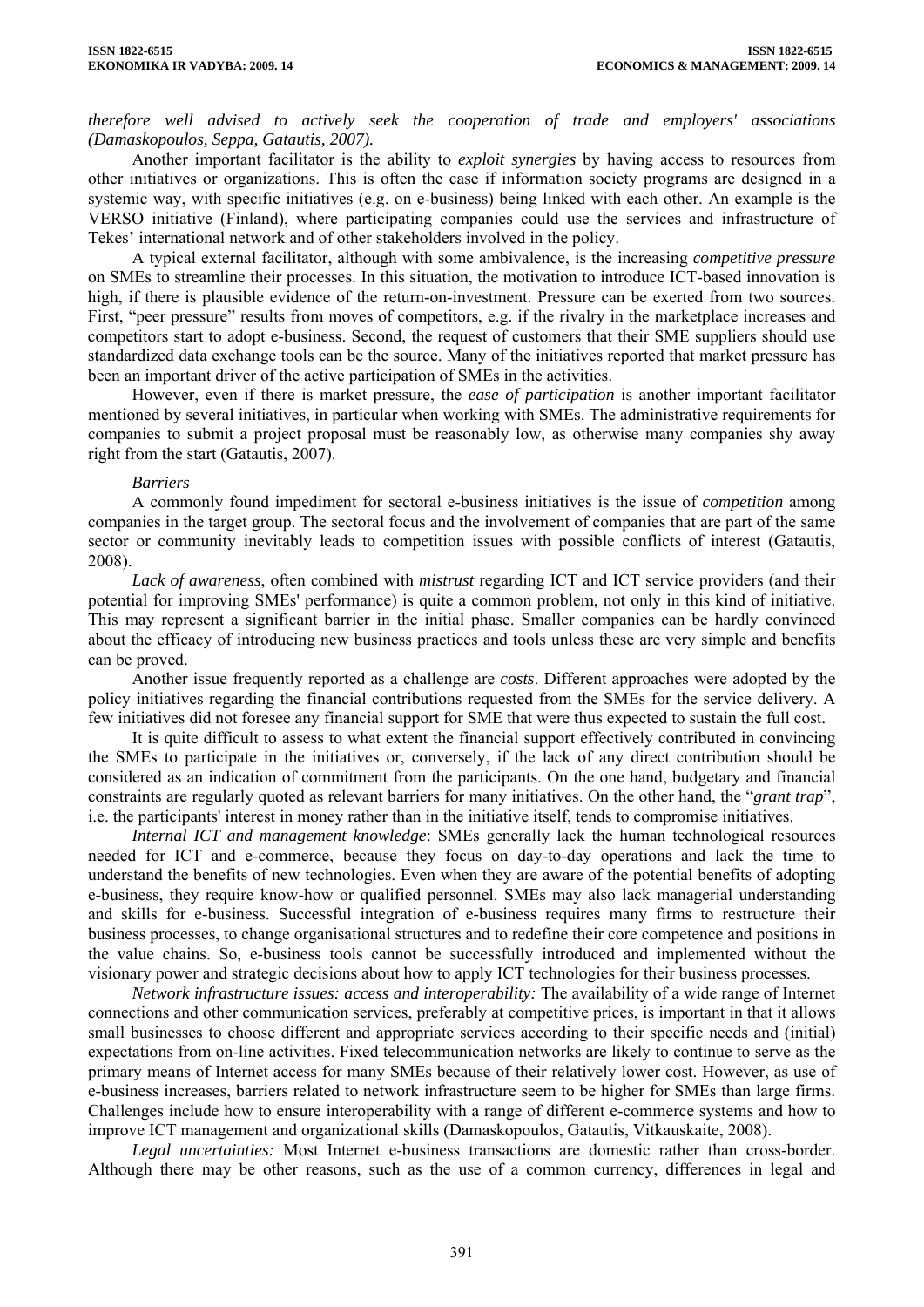regulatory environments are one of the most important. Legal uncertainties and conflicting regulatory environments for cross-border transactions, especially B2C, may affect SMEs particularly strongly. There is neither a harmonized legal framework with rules pertaining to the determination of jurisdiction and applicable law nor mechanisms that ensure the cross-border enforcement of legal rulings. Small businesses can risk being sued in multiple jurisdictions under a number of inconsistent laws. More generally, the lack of a satisfactory redress mechanism in the event of a dispute may strongly discourage both B2B and B2C online transactions. Unlike large firms, which can afford to maintain a legal department, the cost of keeping abreast of developments in the target market's legislation and regulations and the cost of tackling the complex legal issues involved in cross-border transactions may be too high for many small businesses.

Barriers to the adoption of e-business are also changing over time and may vary along the adoption ladder. For some SMEs sophisticated in the use of e-commerce, the barriers mentioned above may be unimportant. But they may face other challenges as they change their management and organizational structures and restructure business processes to make better use of the internet and the potential of ebusiness.

## **Key support areas for eBusiness**

The Lisbon Summit in March 2000 set the goal of making Europe the most dynamic knowledge based economy in the world by 2010. With European productivity growth rates fluctuating between 0.5% and 1%, the low uptake of ICTs by enterprises outside of the ICT sector in Europe is a contributing factor to the failure to catch up on the US. The relatively low levels of ICT usage (as distinct from ICT investments or ICT production) by European companies has also been identified by the Economist Intelligence Unit as the main differentiating factor in the US advantage over Europe in productivity growth. It also notes Europe's weaknesses are most acute among SMEs and that success in encouraging innovation and effective ICT usage by SMEs across all sectors of the economy will have a large impact on the EU economy's ability to remain competitive.

The European Commission has identified 3 factors that make it difficult for SMEs, in particular, to engage more fully with ICT and develop sustainable business practices (EC, 2006):

- 1) the relatively high costs associated with investments in ICT
- 2) the lack of technical and managerial skills and
- 3) reluctance on the part of SMEs to network with other enterprises.

Action by policy makers to entrench ICT-related managerial skills in the workforce has also been identified as one of the key imperatives for European policy makers and business leaders in creating a business environment where innovation can thrive and where the benefits of ICT are readily available at all levels of the economy.

The Commission's action lines are shaped by continuous technological advances with unpredictable economic and business consequences. *New software and service architectures are emerging that allow not only the integration of business processes within companies but also the networking of companies and totally new collaborative environments*. Key technologies enabling these advances are computer Grids and serviceoriented architectures. Both are areas where the EU has demonstrated excellence and leadership in the related research (EC, 2007).

*ICT can have a disruptive impact on companies and markets, thus driving innovation.* Disruptive change is already evident in manufacturing (e.g. through *personalization / customisation*, i.e. inserting a service into a product), in retailing (through e-business, diffusion of RFID / electronic labeling, automation of points of sale and supply chains, and mobile commerce), and more recently in service industries (through radical improvements in the automatic creation and personalization of e-services, their support for physical services, and consequent improvements in productivity).

Leading trends in the EU suggest that further disruptions to companies and markets caused by advances in ICT in the coming years will most likely be threefold (EC, 2007):

- The emergence of an *"Internet of Things" where everyday objects can make simple communications on-line, enabling for example detailed and timely knowledge of product location and life cycles to be compiled, as well as individual and dynamic prices for goods*.
- The creation of *"innovation ecosystems"; for example taking the form of SME networks which cooperate globally; dynamically exchanging resources, applications, services and knowledge*.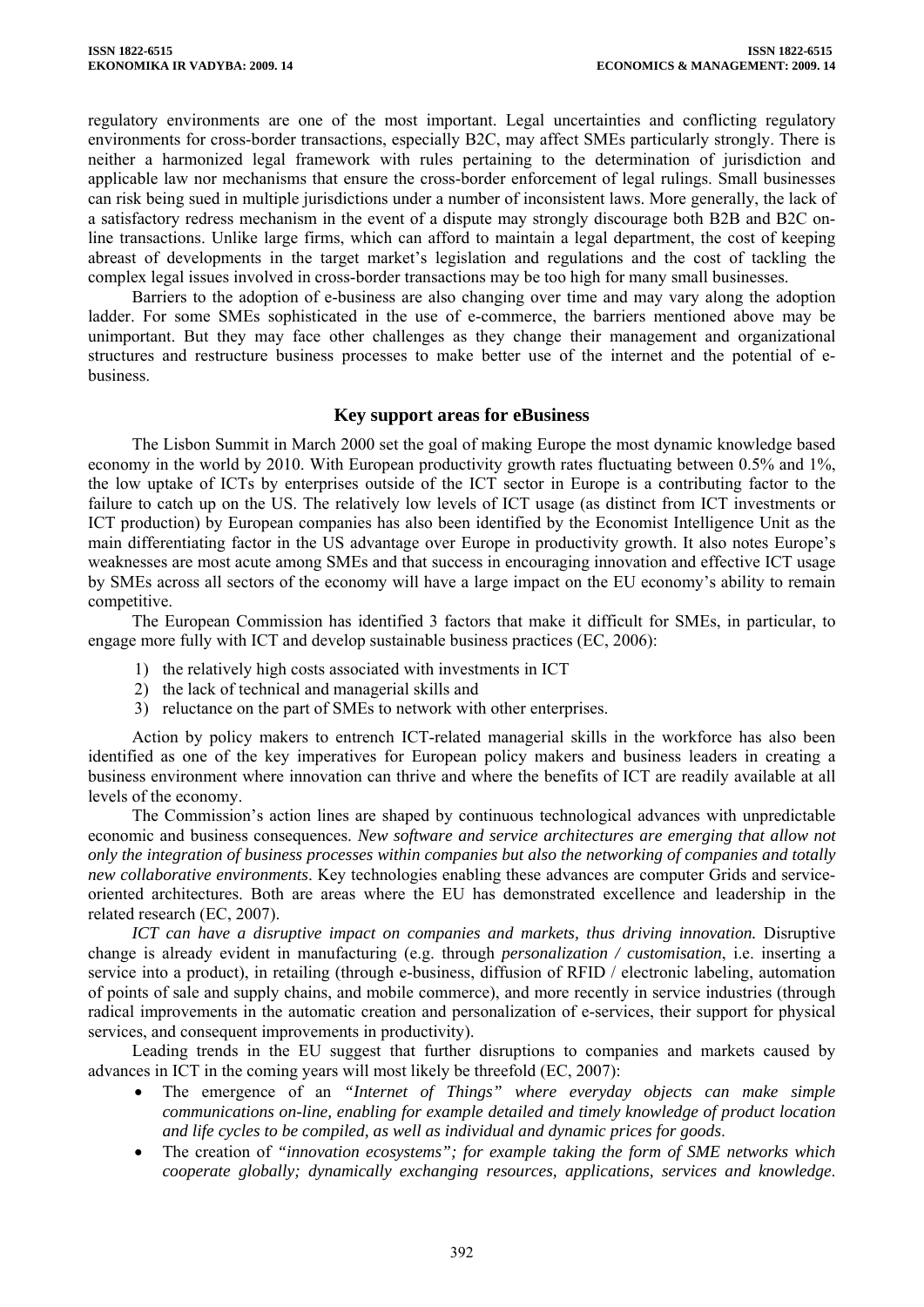Based on computerized representations of the world's economies and related business opportunities, such ecosystems will support radically new forms of business activity that respond very rapidly to market changes.

• *New forms of flexible and mobile teamwork; dynamic and agile communities of people working in new collaborative environments supported by the Internet*. To meet these challenges, enterprises have to reach key targets: increased flexibility, economies of scale and scope, cost reduction, shorter timelines, access to technologies, improved quality, and improved operational efficiency. A major effort will be required to achieve enterprise interoperability especially where the market fails to find solution.

Technological developments can translate into greater efficiency gains if investment in ICT is accompanied by reorganization of business processes. However, *skills shortages are an important constraint*. Between 2000 and 2004, ICT skills in the labor force did not significantly increase: the share of ICT specialists remaining constant around 3% and people with more general IT-skills remaining at around 18%. Yet competition, technological and organizational changes are also changing the occupational profile of the ICT sector itself, and the mix of skills it now requires. For example, digitization and related changes in electronic communications have reduced the need for traditional skills in maintenance and repair, and at the same time boosted demand for computer and electronic engineering professionals.

The following eBusiness suppor aread derives from EU and EU members states analysis:

- *Business environment:* A healthy business environment is fundamental for firms to thrive and benefit from ICT use. This includes a transparent, open and competitive business framework, clear independent rule of law for all firms, easy set up and dissolution of businesses, transparent, simple and accessible corporate regulation, and equal and stable legal treatment for national and crossborder transactions (Vitkauskaite, Gatautis, 2008).
- *Skills upgrading:* Lack of ICT skills and business skills are widespread impediments to effective uptake once adoption decisions are made. Governments have major roles in providing basic ICT skills in compulsory schooling, and an important role in conjunction with education institutions, business, and individuals in providing the framework to encourage ICT skill formation at higher levels, in vocational training and in ongoing lifelong learning.
- *Network infrastructure:* Encourage rollout and use of quality infrastructure at affordable prices. Broadband connectivity is a key component in ICT development, adoption and use. It accelerates the contribution of ICT to economic growth, facilitates innovation, and promotes efficiency, network effects and positive externalities. The development of broadband markets, efficient and innovative supply arrangements, and effective use of broadband services require policies that: promote effective competition and continue to stress liberalization in infrastructure, network services and applications across different technological platforms; encourage investment in new technological infrastructure, content and applications; and technology neutrality among competing and developing technologies to encourage interoperability, innovation and expand choice. Public financial assistance to expand coverage for under-served groups and remote areas could complement private investment where appropriate, provided it does not pre-empt private sector initiative or inhibit competition.
- *Trust infrastructure:* Get the regulatory infrastructure right for trust, security, privacy and consumer protection. Essential are a culture of security to enhance trust in the use of ICT, effective enforcement of privacy and consumer protection, and combating cyber-crime and spam. Strengthened cross-border co-operation between all stakeholders is necessary to reach these goals. Of particular relevance for small firms are low-cost on-line dispute resolution mechanisms among firms and between firms and consumers.
- *Digital products and information services:* These are an increasingly significant part of economic activity and they offer important opportunities to small firms. Government and the private sector have key roles in facilitating content availability across all platforms and encouraging local development of new content, including content from public sources.
- *Intangible investments and assets:* Firms increasingly rely on intangible investments and assets (skills, organization, software, networks) for competitiveness and growth. However common frameworks to identify, measure and report intangible investments and assets still need to be developed and be widely accepted. There is a significant role for governments in conjunction with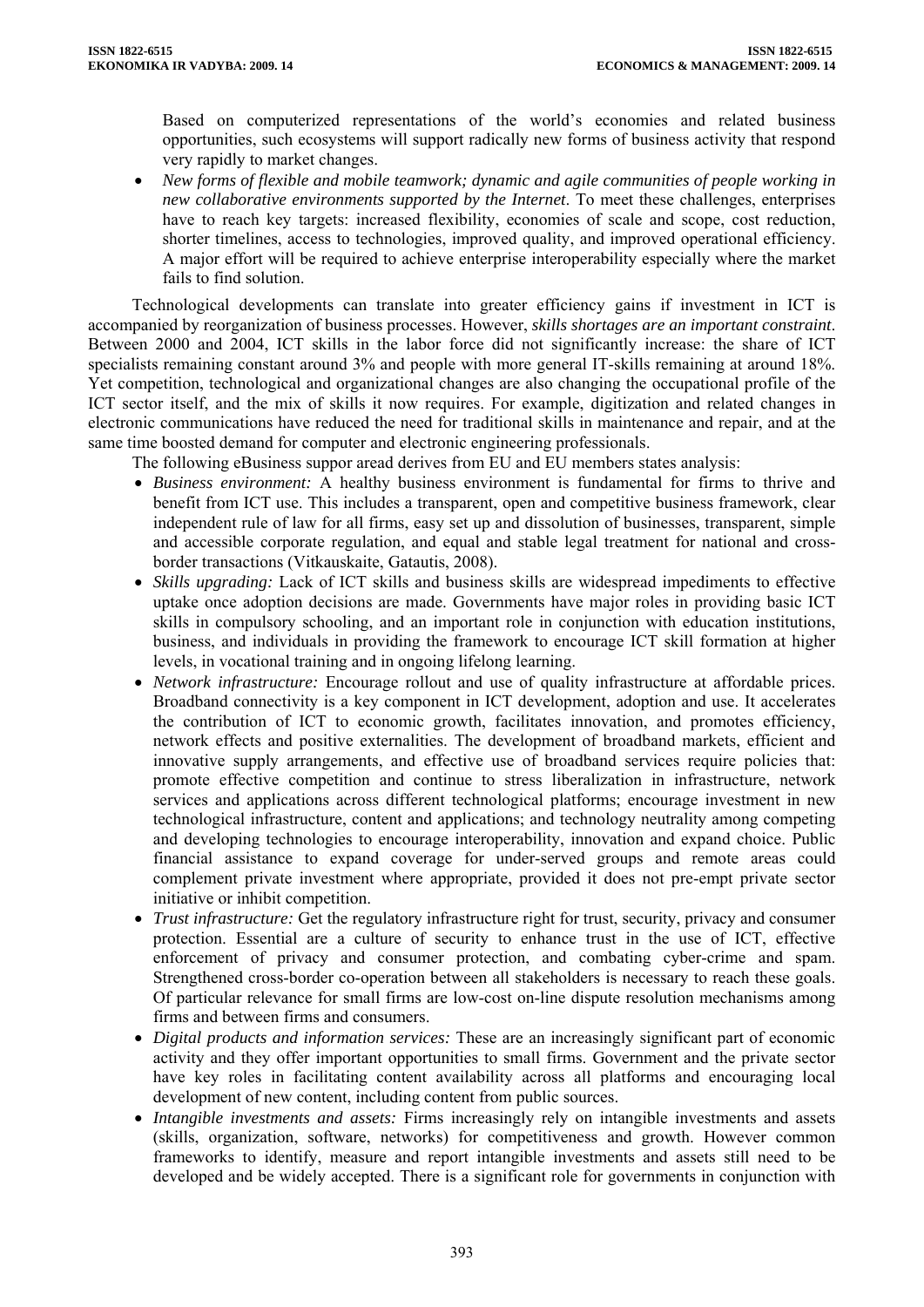business associations and accounting bodies to encourage business to develop and use systems which recognize and report intangibles in ways that can be reliably used by investors, valued by capital markets and guide better management practices.

- *Information:* SMEs may lack objective information regarding the benefits and costs of adoption of ICT. The private sector (*e.g.* business associations) and government have a role, and can provide information about service available and when necessary improve coordination of government information on the benefits of adoption and use of ICT, for example case studies and good-practice demonstrations to tackle market failures in information supply.
- *Government on-line:* On-line provision of government information and services can increase the efficiency and coverage of public service delivery to small firms, and act as a model user and standard-setter for ICT adoption by small firms. As model users of broadband, government can demonstrate the potential of broadband-based services and content, provide demonstration and "pull-through" mechanism for small firms. Government demand aggregation to provide services can help spread new services more widely. Education, general government information and services, and provision of government services to businesses and citizens can all potentially benefit from the use of new high-speed infrastructure and services, and should be given priority in government strategies.

## **Proposed eBusiness support framework**

The mentioned areas covers wide range of directions and initiative needed to support eBusiness development. The presented framework is detailed by objectives at different levels.

| eBusiness support           | Micro level: enterprise                                                         | Meso level: networks and                                                                                        | <b>Macro level: national</b>                                                                                    |
|-----------------------------|---------------------------------------------------------------------------------|-----------------------------------------------------------------------------------------------------------------|-----------------------------------------------------------------------------------------------------------------|
| objectives                  | level                                                                           | regions level                                                                                                   | level                                                                                                           |
| <b>Business environment</b> |                                                                                 | Competitiveness/collaborati                                                                                     | Competitiveness/collaborati                                                                                     |
|                             |                                                                                 | on framework                                                                                                    | on framework                                                                                                    |
|                             |                                                                                 |                                                                                                                 | Regulatory framework                                                                                            |
|                             |                                                                                 | Administration reform                                                                                           | Administration reform                                                                                           |
|                             |                                                                                 |                                                                                                                 | Tax reporting procedures                                                                                        |
| e-skills                    | Measuring and mapping<br>existing and emerging e-<br>business management skills | Measuring and mapping<br>existing and emerging e-<br>business management skills                                 | Measuring and mapping<br>existing and emerging e-<br>business management skills                                 |
|                             |                                                                                 | Measuring and mapping<br>existing and emerging e-<br>business skills                                            | Measuring and mapping<br>existing and emerging e-<br>business skills                                            |
|                             |                                                                                 | Measuring and mapping the<br>impact of ICT on business<br>along functional, sectoral<br>and regional dimensions | Measuring and mapping the<br>impact of ICT on business<br>along functional, sectoral<br>and regional dimensions |
|                             |                                                                                 | Designing e-business skills<br>development programs                                                             | Designing e-business skills<br>development programs                                                             |
|                             |                                                                                 | Intensive training courses                                                                                      | Intensive training courses                                                                                      |
|                             |                                                                                 | Best practice dissemination<br>portal                                                                           | Best practice dissemination<br>portal                                                                           |
|                             |                                                                                 | E-business handbooks<br>Specific targeted training                                                              | National e-business skills<br>suppport program                                                                  |

**1 table.** eBusiness support objectives at different levels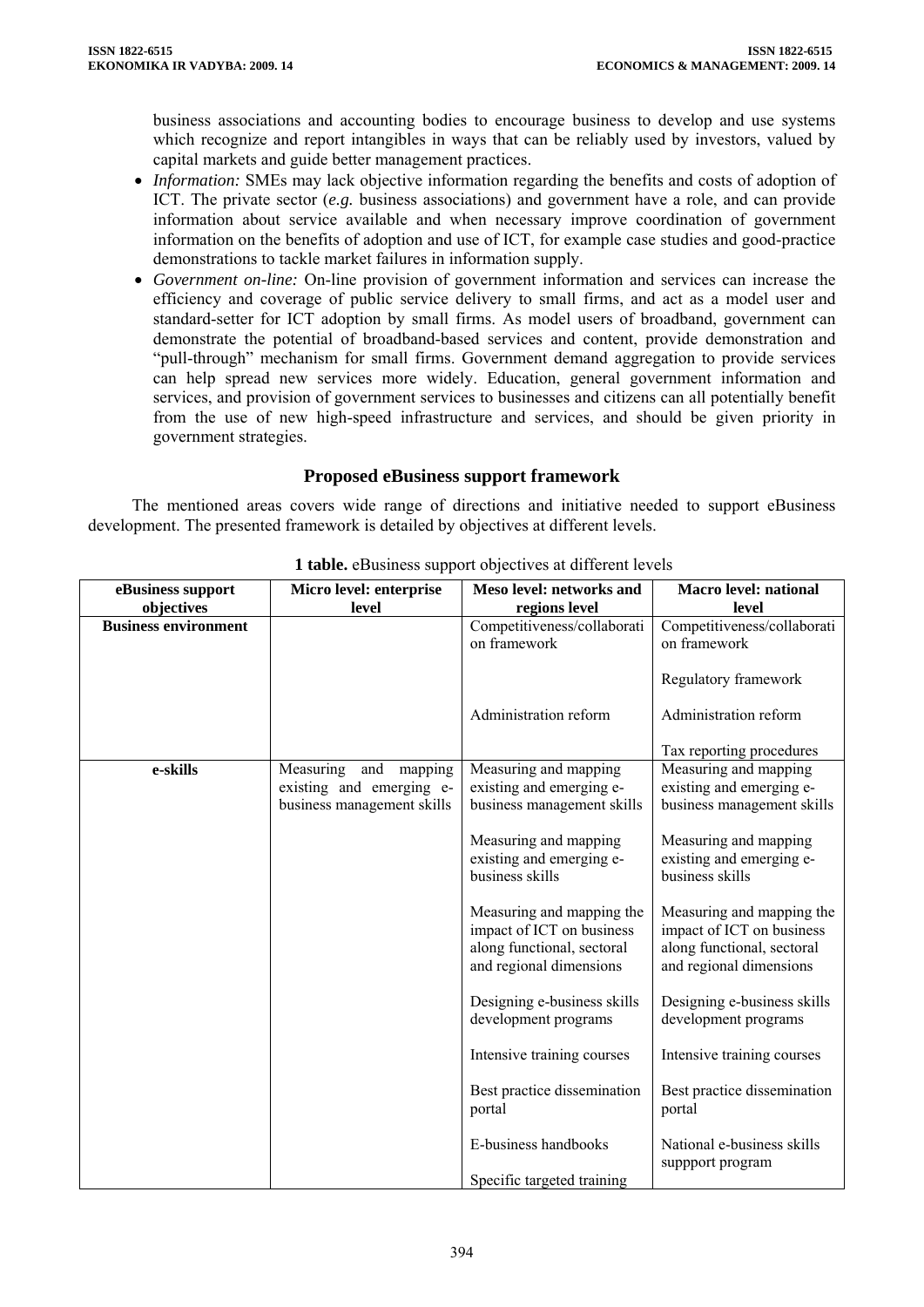| eBusiness support<br>objectives             | Micro level: enterprise<br>level     | Meso level: networks and<br>regions level                                                      | <b>Macro level: national</b><br>level                                                          |
|---------------------------------------------|--------------------------------------|------------------------------------------------------------------------------------------------|------------------------------------------------------------------------------------------------|
|                                             |                                      | programs                                                                                       |                                                                                                |
| <b>Network infrastructure</b>               | Network services and<br>applications | Government investment in<br>e-business development:                                            | Government investment in<br>e-business development:                                            |
|                                             | Open source solutions:               | <b>Digital Business</b><br>Ecosystems                                                          | <b>Digital Business</b>                                                                        |
|                                             | Software development                 | Networking infrastructure                                                                      | Ecosystems                                                                                     |
|                                             | Training                             | Clustering programs                                                                            | Networking infrastructure                                                                      |
|                                             | Collaboration platforms              | Open source solutions:                                                                         | Clustering programs                                                                            |
|                                             |                                      | Software development                                                                           | Open source solutions:                                                                         |
|                                             |                                      | Training                                                                                       | Software development                                                                           |
|                                             |                                      | Collaboration platforms                                                                        | Training                                                                                       |
|                                             |                                      |                                                                                                | Collaboration platforms                                                                        |
| <b>Trust infrastructure</b>                 | <b>IPRs</b>                          | Collaboration and<br>knowledge sharing across                                                  | Collaboration and<br>knowledge sharing across                                                  |
|                                             | Security                             | <b>SMEs</b>                                                                                    | <b>SMEs</b>                                                                                    |
|                                             | Privacy                              | Trust across SMEs and<br>SMEs and public policy                                                | <b>IPRs</b>                                                                                    |
|                                             |                                      | makers                                                                                         | Security                                                                                       |
|                                             |                                      |                                                                                                | Privacy                                                                                        |
| Digital services and<br>products            |                                      | Provision of digital content<br>relevant to SMEs by<br>business associations                   | Provision of digital content<br>relevant to SMEs by<br>government                              |
| <b>Intangible investments</b><br>and assets |                                      | Assessment of intangible<br>assets on a regional basis                                         | Assessment of the role of<br>business associations and<br>government                           |
|                                             |                                      | Methods for measuring<br>intangible assets on a<br>regional basis                              |                                                                                                |
| <b>Governmental services</b>                |                                      | The quality of government<br>digital information<br>available to SMEs                          | The quality of government<br>digital information<br>available to SMEs                          |
|                                             |                                      | The quality of government<br>digital information<br>available to SMEs such as<br>e-procurement | The quality of government<br>digital information<br>available to SMEs such as<br>e-procurement |

# **Conclusions**

Most of SMEs still lack behind eBusiness adoption. Principal reasons for non-adoption are lack of applicability and little incentive to change business models when returns are unclear. SMEs also face generic barriers to adoption including trust and transaction security and IPR concerns, and challenges in areas of management skills, technological capabilities, productivity and competitiveness. The issues for governments throughout the European Union (EU) are to foster appropriate business environments for e-business and ICT uptake, and target programs to overcome market failures to the extent that they are needed in particular areas (*e.g.* skill formation, specialized information). Governments have a range of SME e-business and internet use